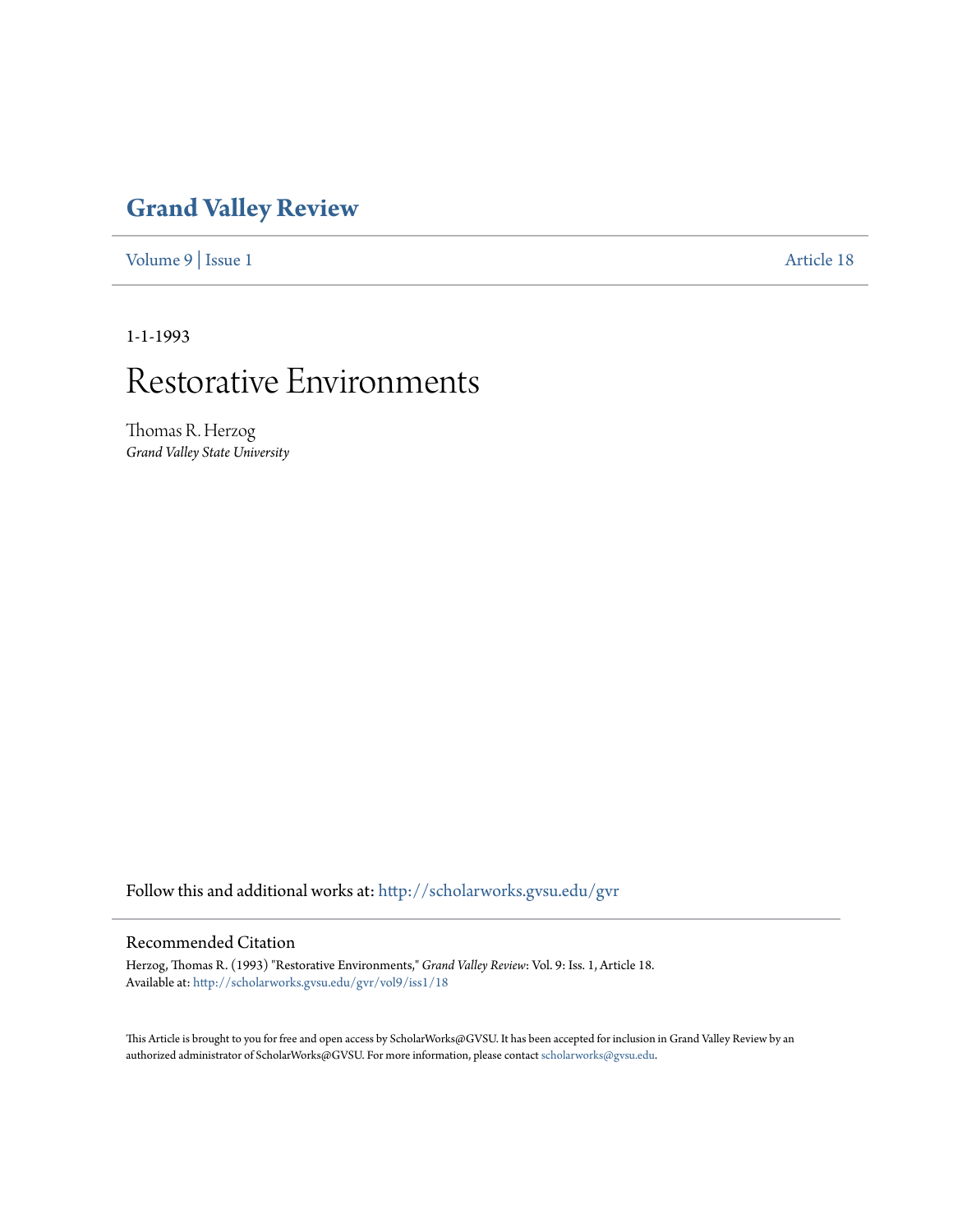## **RESTORATIVE ENVIRONMENTS**

### *Thomas R. Herzog*

See if you can relate to this scenario. Jim has a lot on his mind. His boss has been acting "strange," and Jim is not sure whether there is a problem with his own job performance or the firm might be in financial difficulty. His marriage is not quite right either. Things are not the way they used to be. Are he and Sheila growing apart? There are also kid problems. Shawn is unusually sullen lately. His eyes seem bloodshot, or could that be Jim's imagination?

Against this background, consider Jim's typical daily routine. Every morning he does forty minutes on the freeway, playing dodge ball with idiots who seem to be tuning up for the Indy 500. At the office, important decisions must be made, usually based on incomplete information or hunches. The only certainty is who will be held accountable if things go sour. The pace is hectic. Then, after work, there are another forty minutes of even more vicious dodge ball, followed by a complete litany before supper of each family member's latest crises and problems.

The result of this lifestyle is that Jim tends to tune out his family and use a lot of Maalox. It is becoming more and more difficult to maintain focus at work. The close calls on the freeway are happening more frequently. If Sheila or Shawn point out that he isn't listening, Jim tends to lose his cool and say things he later regrets. It is getting harder and harder to concentrate or even care.

It may not be this bad at your house, but many of you will probably have little trouble relating to the scenario, given suitable substitutions. Psychologists speak of stress, overload, and burnout when describing people like Jim. For reasons that will soon be clear, I prefer the term "mental fatigue." Whatever it is called, the problem is not gender specific. The scenario could easily have been written with Sheila in the starring role. The plain fact is that mental fatigue seems to be a common problem of modern life, especially modern urban life.

My purpose here is to analyze mental fatigue from a psychological point of view. The analysis focuses on the concept of attention and leads naturally to suggestions about the kinds of settings in which one can recover from mental fatigue. Such settings are referred to as restorative environments. The theoretical ideas presented here have their origin in the psychological writings of William James (1892) but have been most clearly presented in The Experience of Nature, by my longtime mentors and friends, Rachel and Stephen Kaplan (1989).

#### **Mental Fatigue and Recovery**

James distinguished between two kinds of attention, directed (or voluntary) and involuntary. Directed attention requires effort because what one is attending to is not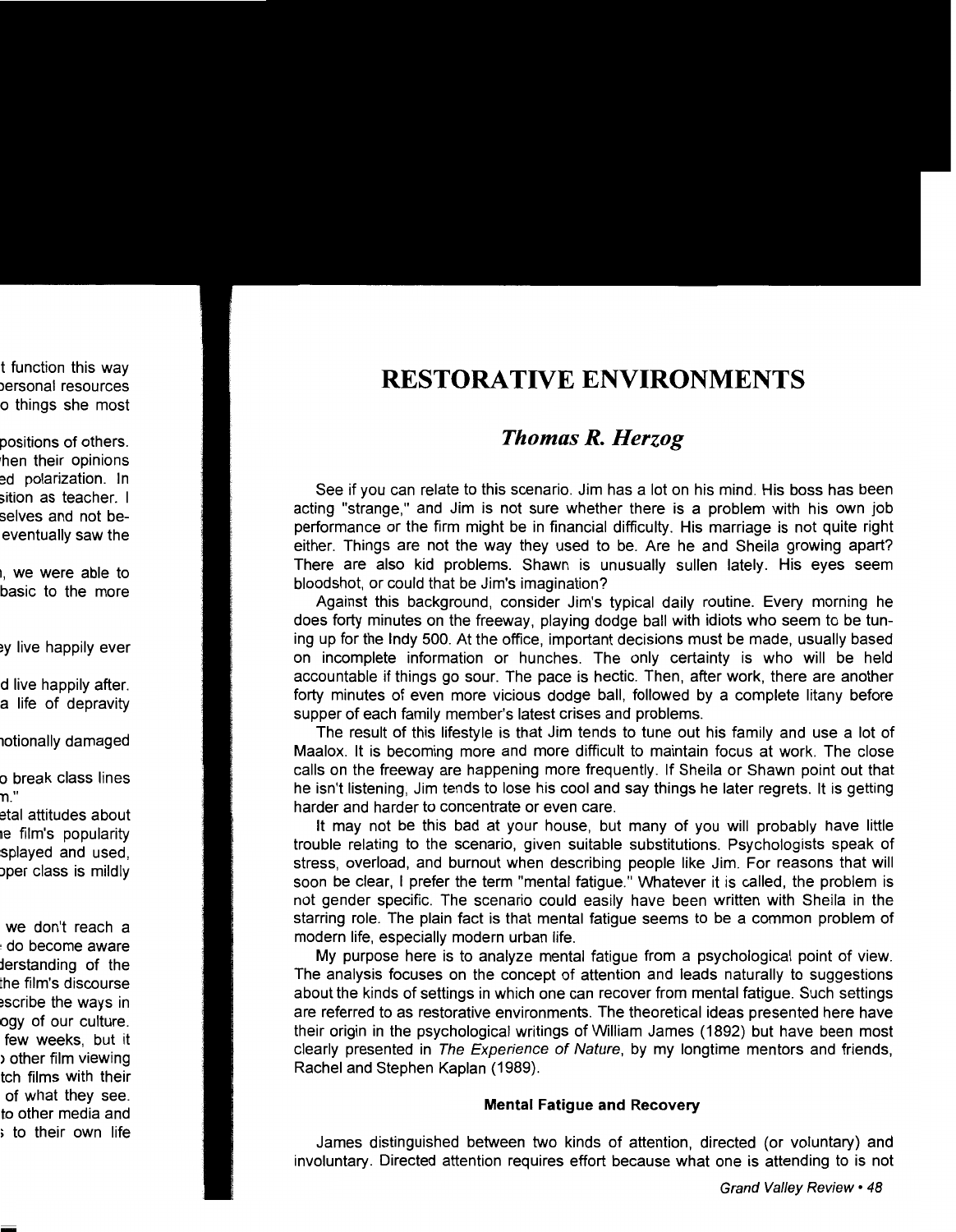interesting or fascinating. Effort is needed to stay focused on the currently relevant material while suppressing distraction from competing material that may be more interesting or compelling. For example, Jim has to stay focused on the freeway fliers while ignoring the very appealing models on the roadside billboards. At the office, he must concentrate on his business deals while suppressing intrusive thoughts about his family problems. In other words, he must make a mental effort to direct his attention.

After a period of sustained distraction suppression, the neural mechanisms responsible for such suppression become fatigued. The psychological result is called mental fatigue. In its wake comes a broad array of cognitive and affective consequences: lowered ability to concentrate, think clearly, solve problems; heightened irritability and less inclination to be helpful or even civil. The mentally fatigued person is less competent at getting along in the world and thus more prone to accidents and other dangers. You may recognize yourself in this description. Mental fatigue happens to all of us. We differ only in how often and how deeply we are fatigued.

Mental fatigue is not the same thing as stress. The two often go together, but they need not. Stress implies a stimulus interpreted as potentially harmful. Mental fatigue requires sustained effortful concentration. Meeting a bear during a walk in the woods will likely be stressful but will not necessarily produce mental fatigue. Reading or writing a thoughtful essay will probably produce some mental fatigue but little stress. It follows that the vast research literature on stress, though surely interesting, is of little help in understanding mental fatigue.

What the mentally fatigued person needs is a chance to recover, a chance to rest the fatigued directed-attention mechanism. Taking a nap might be helpful, but one is often in situations where napping would be counterproductive: think of poor Jim on the freeway or at the office. Alternatives would obviously be useful. The analysis of mental fatigue presented here clarifies the essential feature of any such alternative. The mentally fatigued person needs a situation or setting that does not require the use of directed attention.

That brings us to the second kind of attention proposed by William James. Involuntary attention requires no effort, because the material attended to is interesting or fascinating. There are many sources of fascination. Some are unlearned, presumably the result of evolution, including such stimuli as snakes, blood, fires, caves, and many others listed by James. Other sources of fascination represent a complex combination of innate bias and cultural overlay: sports, horror movies, eating, sex. Fascination can be based entirely on learning. Expert chess players can easily become absorbed by board patterns that would hold little attraction for most of us. Similar statements could be made about experts in any domain. Finally, fascination can be based on process rather than content. The cognitive processes of recognizing, predicting, and evaluating, when carried out in reasonably challenging situations, are effortlessly interesting. Again, use of such processes presumably conferred a survival advantage on our evolutionary ancestors. Process-based fascination probably has much to do with the attraction of story telling, gambling, and humor.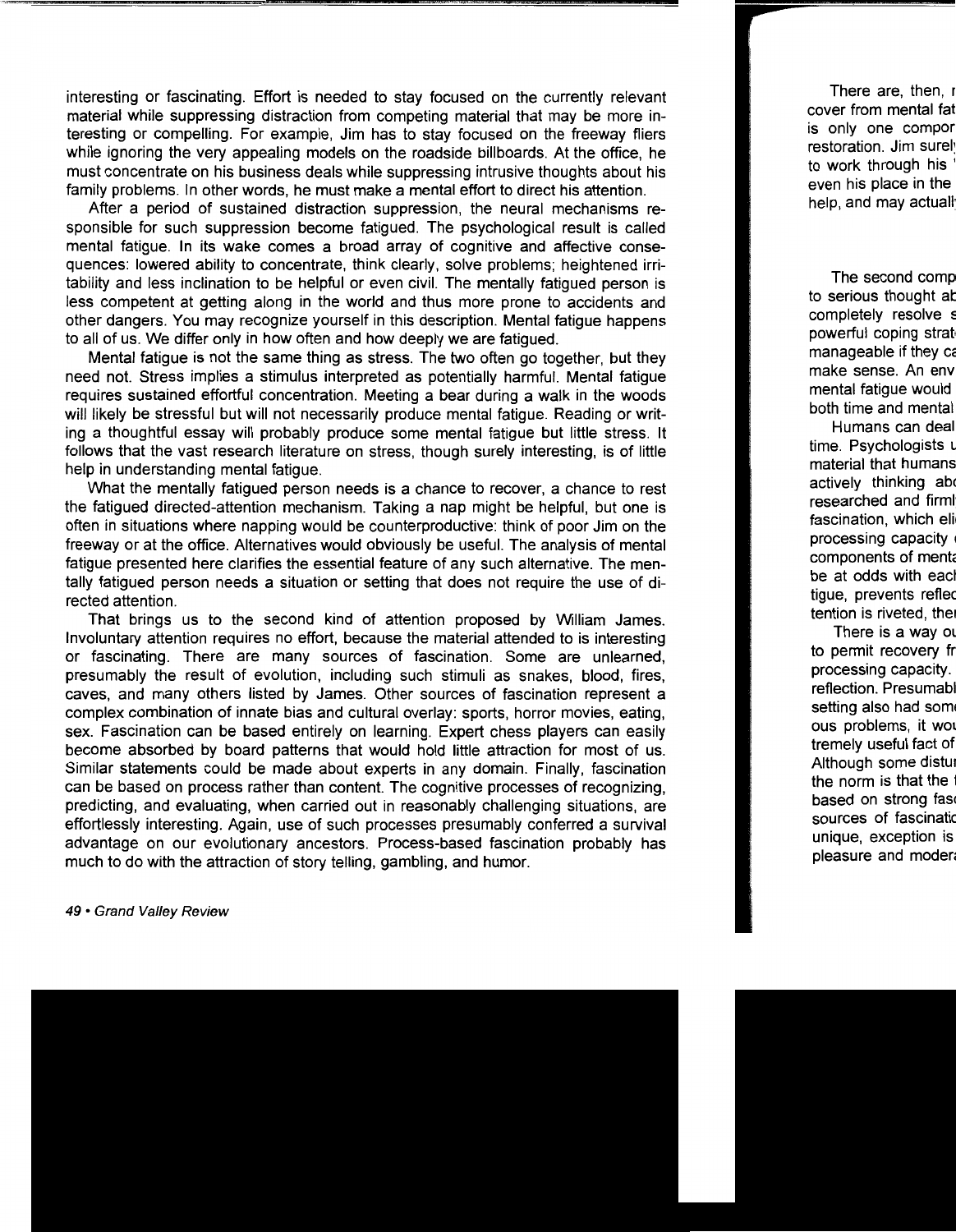There are, then, many sources of fascination. Any of them could be used to recover from mental fatigue. But resting directed attention by using involuntary attention is only one component of a broader process that we may refer to as mental restoration. Jim surely needs to rest his fatigued directed attention, but he also needs to work through his "life" problems, those involving his family and job and perhaps even his place in the larger scheme of things. The pursuit of fascination will be of little help, and may actually be a hindrance, in confronting and dealing with such problems.

#### **Reflection and Natural Environments**

The second component of mental restoration is reflection. The term refers broadly to serious thought about any of life's unresolved concerns. Serious thought may not completely resolve such concerns, but it does provide the opportunity to use a powerful coping strategy. Often problems that cannot be eliminated can be rendered manageable if they can be interpreted as part of a meaningful framework in which they make sense. An environment that supports such reflection as well as recovery from mental fatigue would provide an optimal restorative experience. But reflection requires both time and mental space. Therein lies the rub.

Humans can deal with only a small portion of their stored knowledge at any given time. Psychologists use the phrase "limited capacity" to refer to the small amount of material that humans can think about at one time. The limited capacity of humans for actively thinking about and dealing with information is one of the most widely researched and firmly established findings of modern psychology. Sources of strong fascination, which elicit high levels of involuntary attention, tend to use up the limited processing capacity of most humans. Thus, we have the ironic situation that the two components of mental restoration, recovery from mental fatigue and reflection, tend to be at odds with each other. Strong fascination, the optimal treatment for mental fatigue, prevents reflection by monopolizing our limited processing capacity. When attention is riveted, there is no room to think deep thoughts.

There is a way out of this dilemma. Imagine a setting that has enough fascination to permit recovery from mental fatigue but not so much as to exhaust one's limited processing capacity. Directed attention could rest and yet there would still be room for reflection. Presumably such a setting would have a moderate level of fascination. If the setting also had something to offset the pain that often accompanies reflection on serious problems, it would be the ideal restorative environment. An elementary but extremely useful fact of human nature is that pleasure and pain tend to inhibit each other. Although some disturbed individuals apparently are able to derive pleasure from pain, the norm is that the two experiences are incompatible. Many sources of pleasure are based on strong fascination and thus would not meet our requirements. Most of the sources of fascination discussed earlier have this drawback. The striking, perhaps unique, exception is aesthetic pleasure. Thus, a setting that provides both aesthetic pleasure and moderate fascination would be just the thing for a complete restorative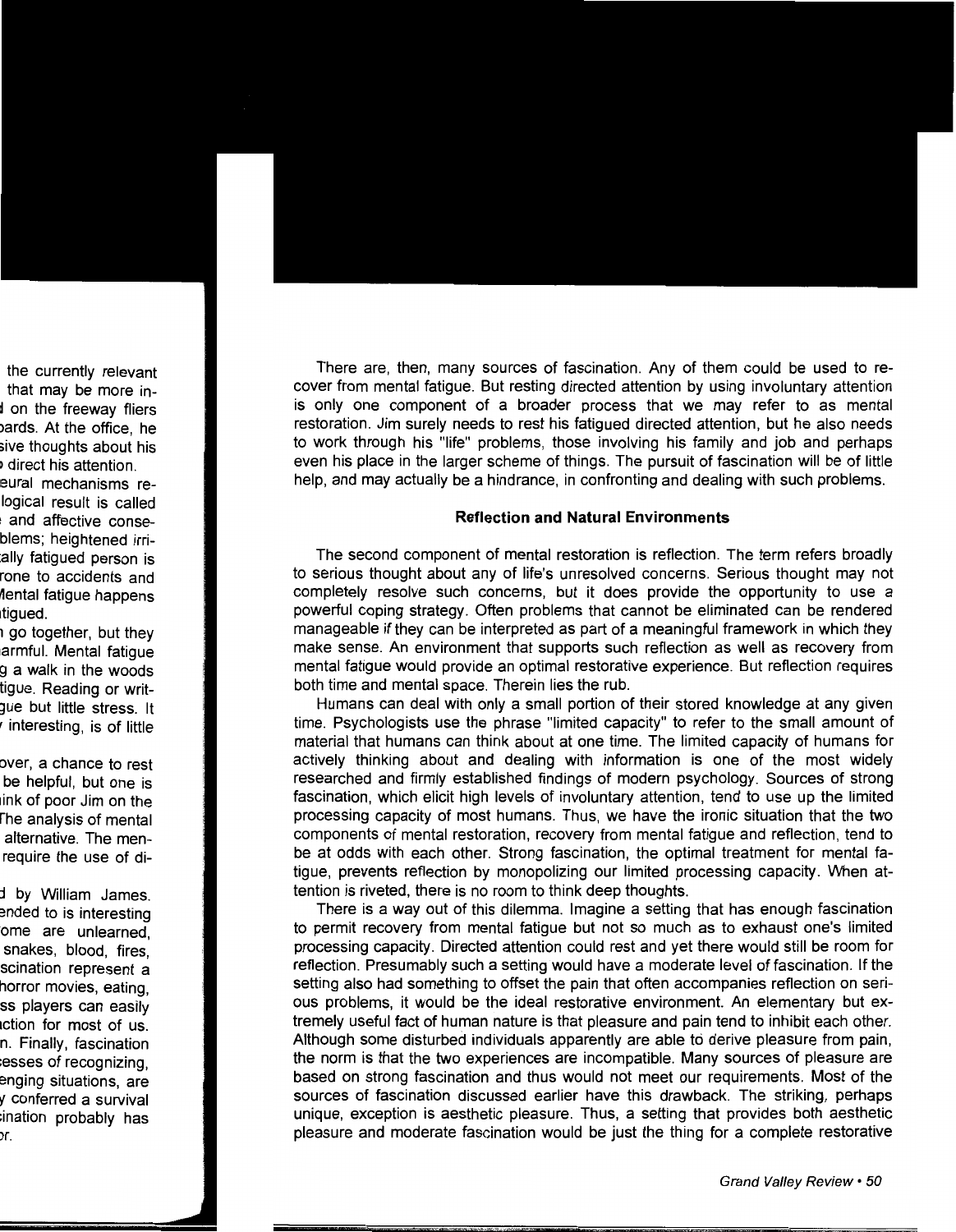experience. The Kaplans (1989) have coined the phrase "soft fascination" to describe settings that combine aesthetics and moderate fascination.

What would a setting with soft fascination look like? Fortunately, examples abound. They fall into the broad category of "ordinary" natural environments. We are talking about settings like pleasant back yards, gardens, nature trails, field-and-forest settings, and so forth. Such settings are typically described as quiet, peaceful, or tranquil. They are the kinds of places people seek out when they need to think things over or get their head together. Ordinary natural environments provide just the right combination of aesthetic pleasure, moderate fascination, and low directed-attention load for a complete restorative experience.

Not all natural environments qualify. Some are too high in fascination (spectacular post-card views), others too low in aesthetics (stagnant ponds covered with green slime). It is also true that many people have "special" places for reflection that are devoid of nature elements. The fact remains that ordinary natural settings are widely used and almost perfectly suited for mental restoration.

Researchers are just beginning to explore the question of what kinds of natural environments and what features of natural environments are most likely to have the quality of tranquility or soft fascination. Patrick Bosley and I investigated eleven types of natural settings in an attempt to distinguish tranquility from preference or liking (Herzog & Bosley, 1992). Not surprisingly, the two affective qualities were strongly and positively correlated. Nevertheless, we found that tranquility was rated significantly higher than preference for the nature categories of field-forest settings, large bodies of water, and misty mountains. Examination of individual settings suggested three specific features of environments higher in tranquility: foreground openness for field-forest settings, surface calmness for waterscapes, and mistiness for mountains. More research of this kind is needed to understand the specifics of soft fascination.

#### **Mental Restoration Research**

Research on the role of ordinary natural settings in promoting mental restoration (recovery from mental fatigue and/or engaging in reflection) is relatively new. Even so, some very intriguing findings have been obtained. Many of the studies included measures of directed-attention functioning (to track recovery from mental fatigue) and reflection. To date, reflection has been assessed primarily by self-report measures. Directed-attention functioning has been assessed by both self-report and performance measures. The latter involve performance on tasks like proofreading or searching texts for specified target letters. Such tasks clearly require the use of directed attention, because neither the material nor the task itself is the least bit interesting.

One set of studies investigated window views. In a widely cited study, Roger Ulrich (1984) examined recovery from gall-bladder surgery in relation to the view from the patient's hospital room. He found that patients with a view of nature had shorter postoperative stays and took fewer analgesics than those with a view of a brick wall. Other studies have reported beneficial effects of nature views in both work settings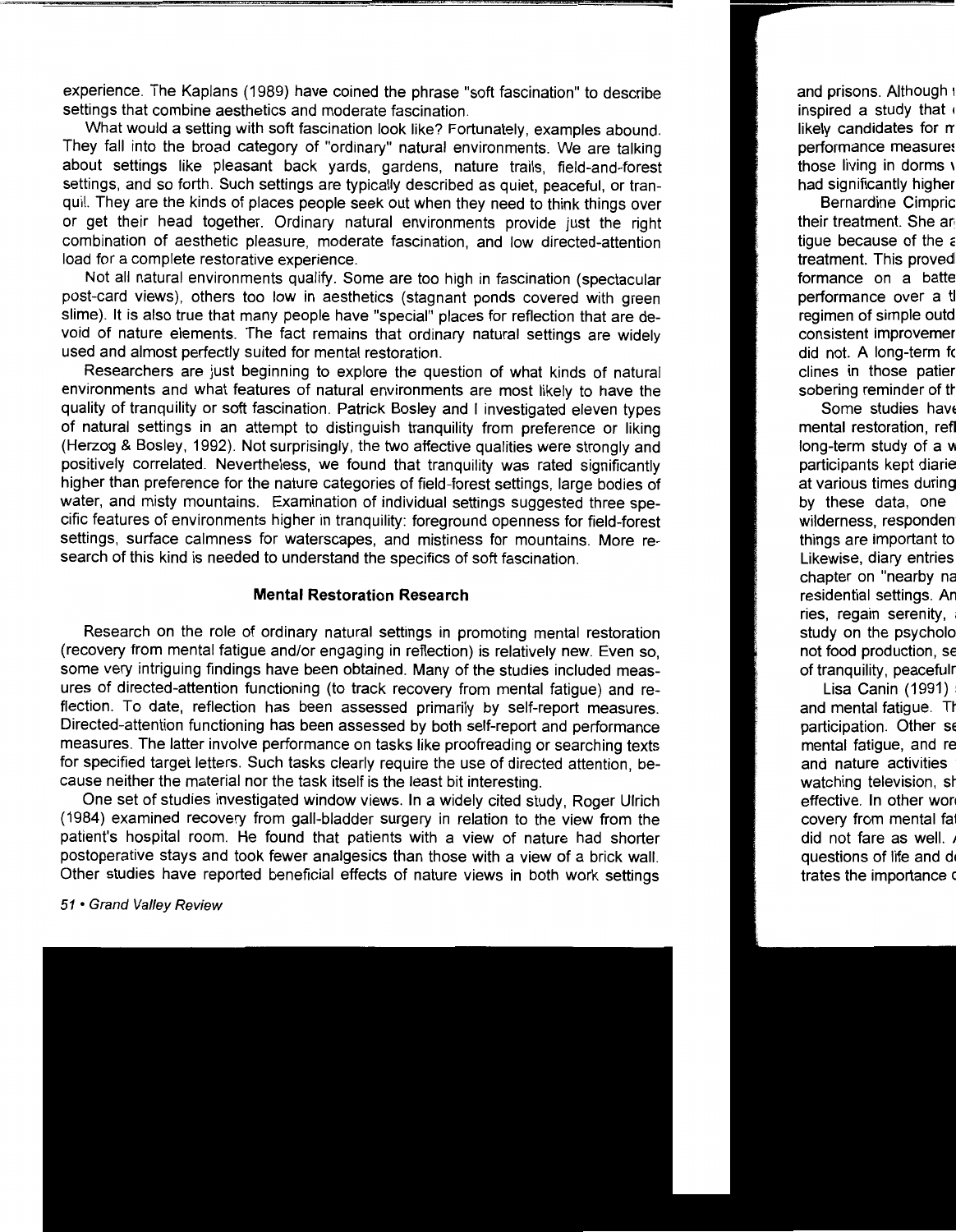and prisons. Although none of these studies dealt directly with mental restoration, they inspired a study that did. Carrie Gilcher (1992) reasoned that college students are likely candidates for mental fatigue. She administered a battery of directed-attention performance measures to a sample of college students and compared the results for those living in dorms with and without nature views. The students with nature views had significantly higher scores on several of the measures.

Bernardine Cimprich (1990) studied breast cancer patients during the course of their treatment. She argued that such patients would be especially prone to mental fatigue because of the attentional demands made on them by both the illness and its treatment. This proved to be true in the early phase of treatment, as indicated by performance on a battery of six tests of directed attention. She then compared performance over a three-month period of patients randomly assigned either to a regimen of simple outdoor experiences or to no intervention. The former group showed consistent improvement on the directed-attention tests, but the non-intervention group did not. A long-term follow-up at eighteen months found significant performance declines in those patients who had shown improvement during the initial study, a sobering reminder of the need to maintain beneficial interventions.

Some studies have provided valuable insights about the second component of mental restoration, reflection. Chapter Four of The Experience of Nature describes a long-term study of a wilderness program sponsored by the Forest Service. Program participants kept diaries and responded to both structured and open-ended questions at various times during their wilderness experience. Of the many benefits documented by these data, one is especially pertinent here. After solo experiences in the wilderness, respondents rated highly a set of items such as "figuring out what kinds of things are important to you" and "thinking about who you are and who you want to be". Likewise, diary entries contained many comments of a reflective nature. The following chapter on "nearby nature" documents similar benefits for simple natural areas near residential settings. Among other things, they are seen as places to think, forget worries, regain serenity, and enjoy solitude. The chapter also describes an ambitious study on the psychological benefits of gardening. The most highly rated benefit was not food production, sense of control, or even fascination with nature. It was the sense of tranquility, peacefulness, and quiet afforded by gardening.

Lisa Canin (1991) studied AIDS caregivers, another group prone to both burnout and mental fatigue. The caregivers rated various restorative activities for frequency of participation. Other sets of items assessed self-perception of effective functioning, mental fatigue, and restorative benefits. The general finding was that quiet activities and nature activities were most helpful. In contrast, high-fascination activities like watching television, shopping, and sports (watching or participating) were much less effective. In other words, restorative activities that supported reflection as well as recovery from mental fatigue were most beneficial. Those that supported only the latter did not fare as well. AIDS caregivers apparently have a need to ponder the larger questions of life and death as part of their mental coping. This study dramatically illustrates the importance of such reflection.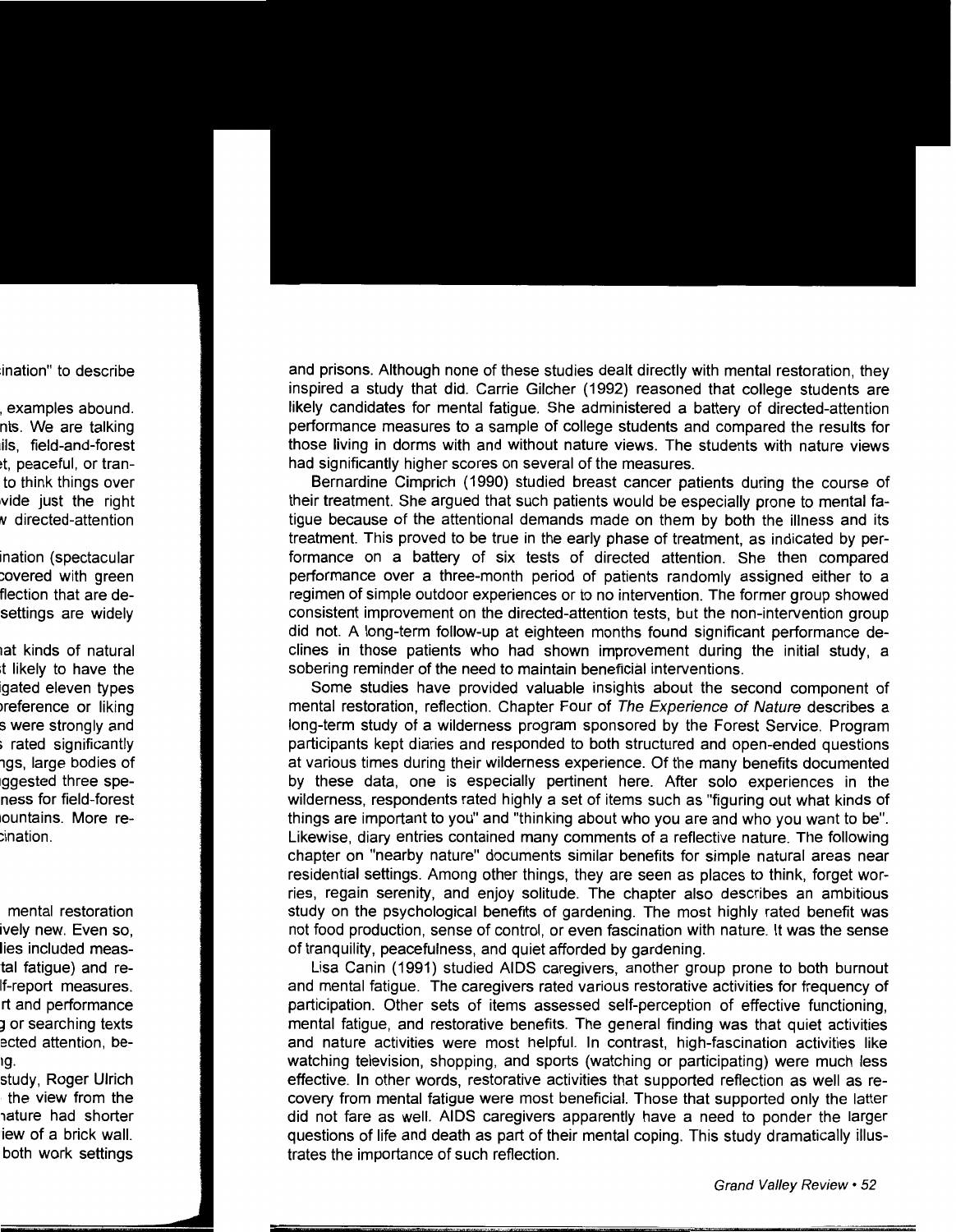The most exciting studies of all (to a hard-nosed researcher) would be those in which either mental fatigue or type of restorative experience was manipulated experimentally. I know of only one such study. Hartig, Mang, and Evans (1991) subjected participants to forty minutes of an attention-demanding task designed to induce mental fatigue. The participants were then randomly assigned to one of three fortyminute "restorative" experiences: a nature walk, an urban walk, or reading magazines. Finally, a proofreading measure of directed-attention performance was administered. The nature walkers detected significantly more proofreading errors than either of the other two groups. From the stress literature comes another remarkable finding. Roger Ulrich and his colleagues (1991) found that visual substitutes (color/sound videotapes) can produce significant reductions in stress. Specifically, exposure to tapes of natural settings were more effective in reducing experimentally induced stress than were tapes of urban settings. Moreover, only a ten-minute tape was needed to do the job.

Now these are the kinds of findings that make you want to get involved. With my colleagues Hong Chen and Lynda Crane, I will soon launch an experimental study of recovery from mental fatigue as a function of different restorative experiences. We plan to induce mental fatigue by having participants work on a demanding task, much in the manner of the Hartig study. Participants will then be exposed to one of five "restorative" experiences: color slides of either field-forest settings, urban settings, or ambiguous objects (produced by either multiple exposures or superimposition); a second dose of the fatiguing task; or simple rest. A battery of directed-attention measures will be administered before and after fatigue induction and also after the restorative experience. We hope to be able to document fatigue induction by comparing pre- and post-induction attention measures. We also hope to demonstrate differential recovery from fatigue based on the nature of the "restorative" experience. In particular, we expect that exposure to natural settings will be more effective than exposure to urban settings and hopefully at least as effective as simple rest. Exposure to ambiguous objects or a second dose of the fatiguing task should prevent recovery and thus produce the worst performance on the final administration of the attention tests.

#### **Implications**

Both theory and research on restorative environments converge on a single conclusion: the importance of ordinary natural settings for psychological well-being. Such settings facilitate recovery from mental fatigue at the same time that they provide the opportunity for much needed reflection on life's important concerns. It would be a profound mistake to regard these benefits as luxuries we can do without. Inability to concentrate can produce disastrous consequences in any number of situations. Lack of opportunity for reflection frustrates one of our deepest human needs, the need to maintain clarity and find meaning in a confusing world.

There are many things we can do to apply the ideas discussed here. As a society, we can make a real commitment to the preservation and addition of nature experiences in urban settings. It could easily be made more difficult to rip out trees in